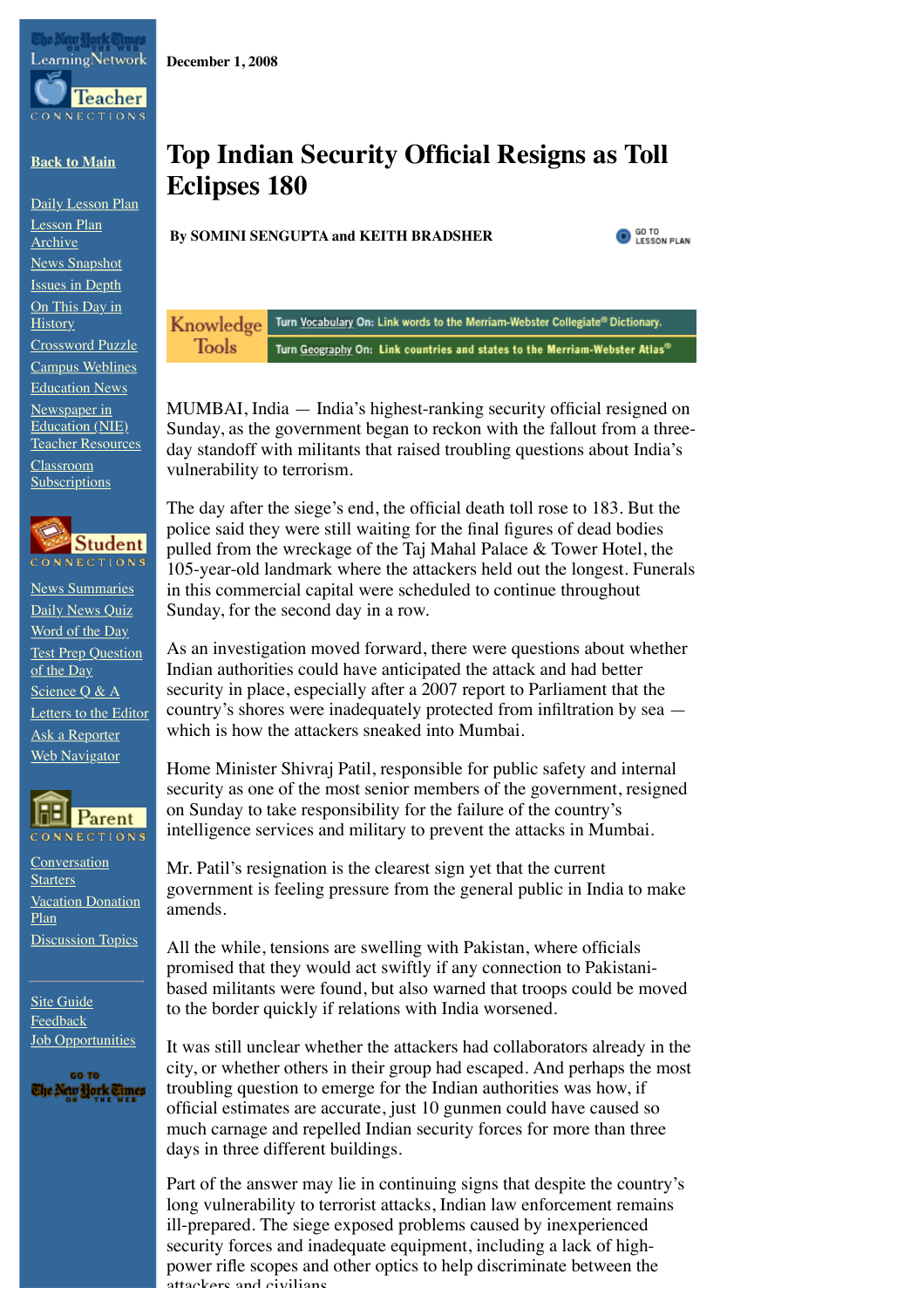At the Leopold Cafe, where diners and waiters were mowed down by a grenade and heavy fire from automatic weapons in one of the first attacks on Wednesday night, the staff finished cleaning the premises and prepared to reopen for business.

The cafe opened briefly at midday on Sunday. A few men were first to enter, yelling "victory to mother India!" and followed by a crush of reporters.

Eight diners died in the attack, four foreigners and four Indians, said Farzad S. Jehani, a member of the family that has run the restaurant for more than 75 years. The gunmen also killed two waiters, one of them shot in the cafe who staggered out into the street and bled to death and the other fatally shot in the back as he ran down the street in an attempt to escape.

Mr. Jehani was upstairs at the time of the attack, watching India's cricket victory over England. "It sounded like a huge blast and then the machine gunning started," he said.Amid the cleanup effort over the weekend, the brutality of the gunmen became plain, as accounts from investigators and survivors portrayed a wide trail of destruction and indiscriminate killing.

On Wednesday night, when a married couple in their 70s went to their third-floor window to see what was happening after hearing gunfire, the attackers blazed away with assault rifles, killing them both. Shards of glass still hung in the panes on Saturday.

When several attackers seized a Jewish outreach center, Nariman House, on Wednesday, neighbors mistook the initial shots for firecrackers in celebration of India's imminent cricket victory over England. But then two attackers stepped out on a balcony of Nariman House and opened fire on passers-by in an alley nearby. They killed a 22-year-old call center worker who was the sole financial supporter of his widowed mother.

When a tailor locked up his store for the night, half a block from the Taj Hotel, a gunman spotted him and killed him instantly, said Rony Dass, a cable television installer. "We still don't know why they did this," he said, mourning his lifelong friend.

At the Taj, the gunmen broke in room after room and shot occupants at point-blank range. Some were shot in the back. At the Oberoi Hotel, the second luxury hotel to be attacked, one gunman chased diners up a stairwell and at one point turned around and shot dead an elderly man standing behind him.

"I think their intention was to kill as many people as possible and do as much physical damage as possible," said P. R. S. Oberoi, chairman of the Oberoi Group, which manages the Oberoi and Trident Hotels,

adjacent buildings that were both attacked.

Evidence unfolded that the gunmen had killed their victims early on in the siege and left the bodies, apparently fooling Indian security forces into thinking that they were still holding hostages. At the Sir J. J. Hospital morgue, an official in charge of the post-mortems, not authorized to speak to the news media, said that of the 87 bodies he had examined by midafternoon, all but a handful had been killed Wednesday night and early Thursday. By Saturday night, 239 people had been reported wounded.

Contrary to earlier reports were not that Western were not that Western were not the theoretical terms were not<br>The contrary were not the contrary were not the contrary were not the contrary were not the contrary were not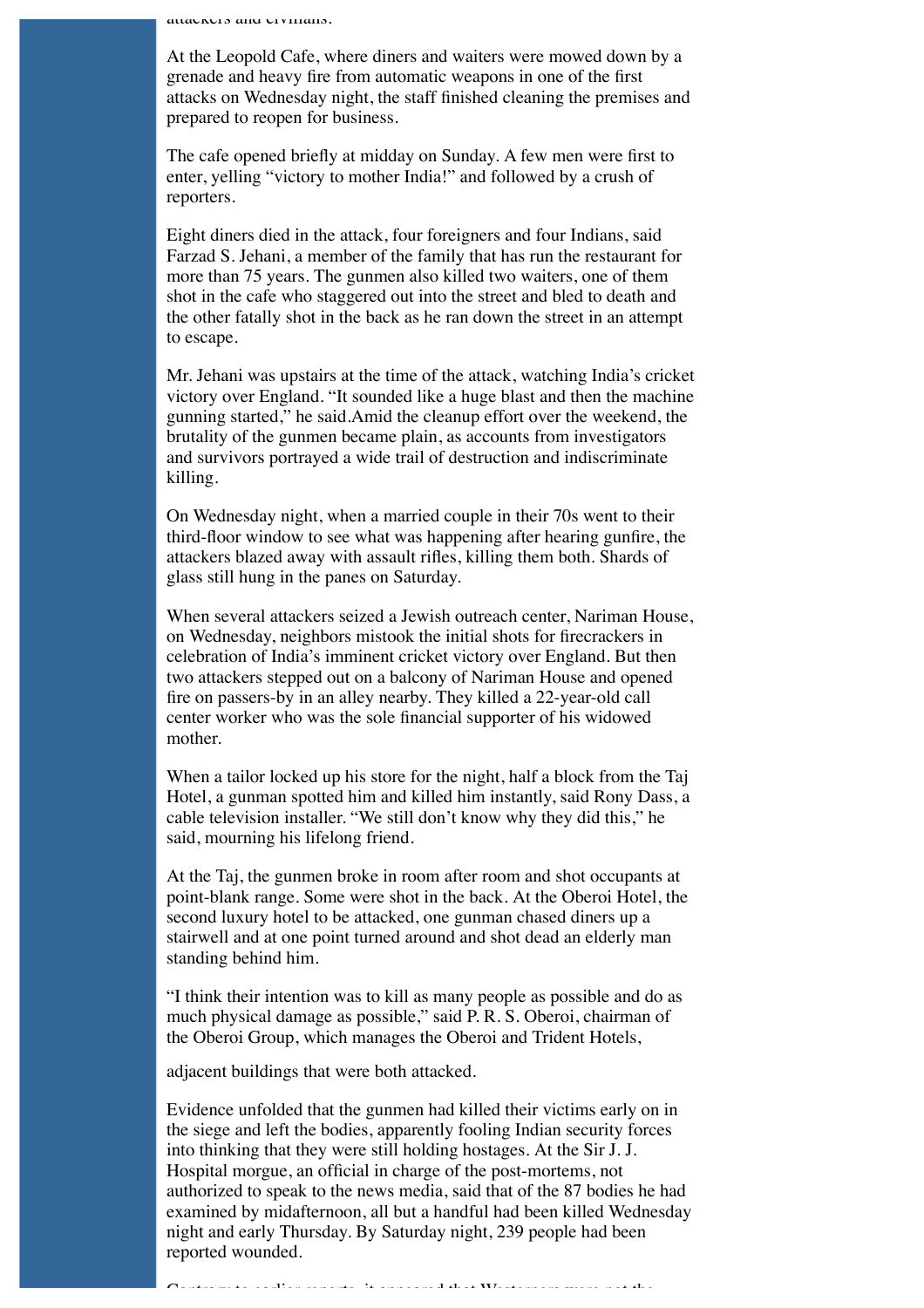Contrary to earlier reports, it appeared that Westerners were not the gunmen's main targets: they killed whomever they could. By Saturday evening, 18 of the dead were confirmed as foreigners; an additional 22 foreigners were wounded, said Vilasrao Deshmukh, the chief minister of Maharashtra State, where Mumbai is located.

Rattan Keswani, the president of Trident Hotels, said he had found no basis for reports that gunmen had rounded up holders of American and British passports at the Oberoi and herded them upstairs. "Nothing seems to suggest that," he said, noting that a range of nationalities was represented among the 22 hotel guests who died, in addition to the 10 staff members, all Indian.

Spokesmen for the F.B.I. and State Department said that they have confirmed that six Americans were among the dead. The officials, speaking on the condition of anonymity, declined to provide new details on the American involvement, although they did not dispute reports that a team of F.B.I. agents was sent Friday to work with Indian authorities.

In Washington, President Bush pledged full support to India, both in the recovery effort and the investigation.

"The killers who struck this week are brutal and violent, but terror will not have the final word," he said. "People of India are resilient. People of India are strong. They have built a vibrant, multiethnic democracy that can withstand this trial. Their financial capital of Mumbai will continue to be the center of commerce and prosperity."

The police chief in Mumbai, Hasan Gafoor, said nine gunmen were killed, the last of whom fell out of the terrace of the Taj Hotel on Saturday morning as the siege ended. His body was charred beyond recognition when it was taken to St. George Hospital nearby. A man who is suspected to be the 10th gunman was arrested; the police say he is a 21-year-old Pakistani, Ajmal Amir Kasab.

The bodies of four other terrorist suspects were at the morgue at Sir J. J. Hospital. Officials there put their ages at between 20 and 25. All four were men.

A senior Mumbai police inspector, Nagappa R. Mali, said the suspect and one of his collaborators, who was slain by the police, had killed three top police officials, including the head of the antiterrorist squad, Hemant Karkare. Mr. Karkare was cremated Saturday morning in a crowded and emotional ceremony.

There were also funerals for Anand Bhatt, a celebrated lawyer who had

been dining at one of the restaurants at the Oberoi on Wednesday night, and Ashok Kapur, the chairman of Yes Bank, who was having dinner with his wife, Madhu, on the second floor of the same hotel. The Kapurs were both pursued by a gunman up a staircase. But they became separated in the mayhem. She managed to escape; he did not. His body was found on one of the high floors of the hotel; he had been shot Wednesday night, once in the chest, once on the hand.Around dawn on Saturday, gunfire began to rattle inside the Taj Mahal Hotel, one of about 10 sites that the militants attacked beginning Wednesday night. They never issued any manifestoes or made any demands, and it seemed clear from their stubborn resistance at the Taj that they intended to fight to the last.

It was not long before flames were roaring through a ground-floor ballroom and the first floor of the Taj. But by midmorning, after commandos had finished working their way through the majestic 565 room hotel, the head of the elite National Security Guards, J. K. Dutt,